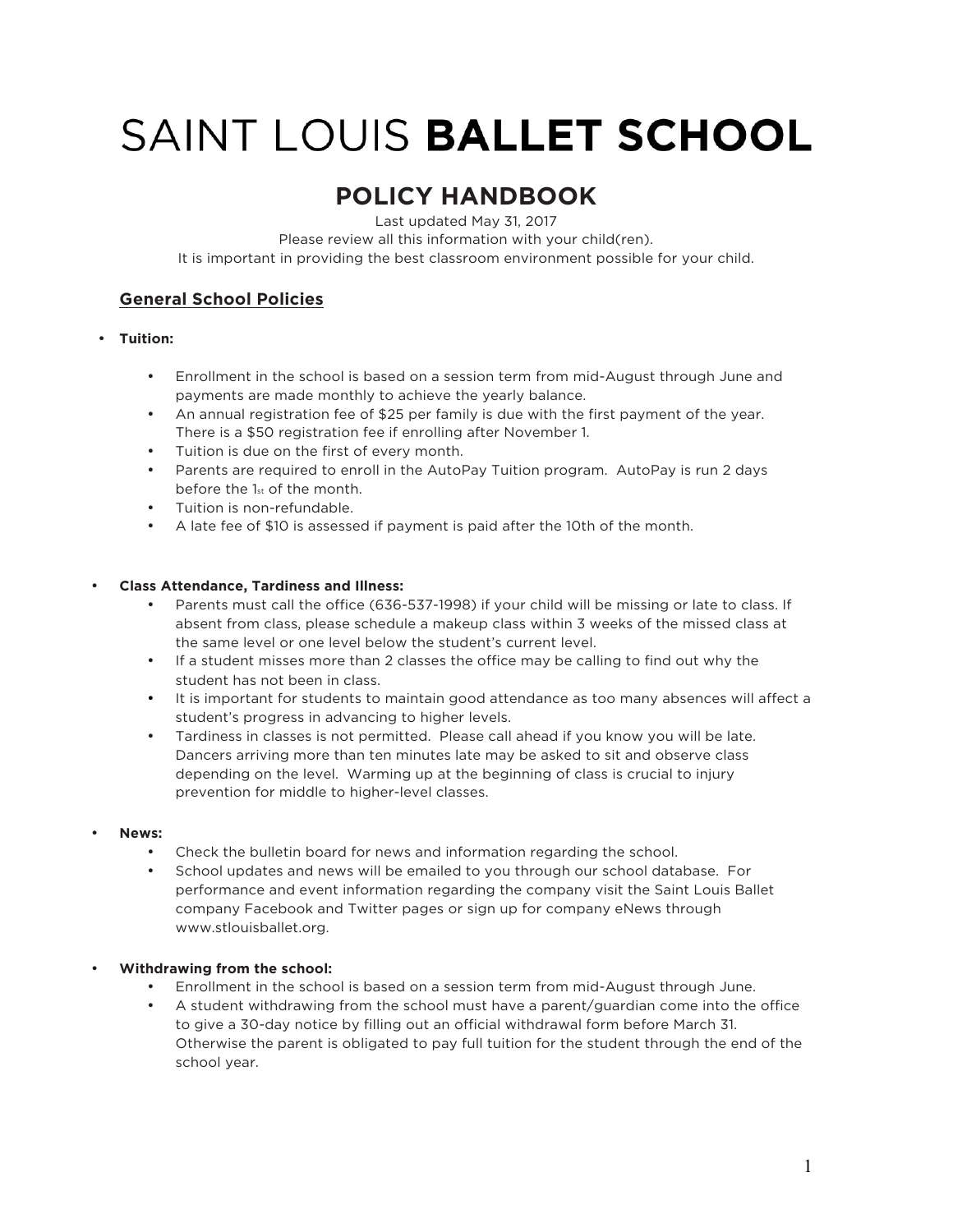#### • **Cover-ups and Changing at the Studio:**

- Students are encouraged to come and leave the studio already wearing their leotard and tights.
- Street clothes must be worn over dance clothes when entering and exiting the studio. Dance shoes should only be worn in the dance studios and never to be worn outside. Hiphop students should not be wearing their everyday sneakers in class. Dance sneakers only and only in the studios.

#### • **Dropping and Picking up:**

• When dropping young children off for classes, please park and escort them into the studio as well as escort them out to the car when class is over

### • **Student Drivers:**

• Students who drive on their own & get out of class after dark should always walk out to their car with another person.

#### • **Class Level Placement and Advancement:**

- PreBallet Levels and Ballet 1 are placed specifically by age.
- For all other classes, a placement class is determined by the office based on the students age and background. The level the student can register into is determined by the instructor of that class. Final placements may take more than one class. Changes can be made throughout the year regarding levels.
- Advancement may occur at any time, but on average students are expected to remain in a level for a minimum of one year. Your child may not be promoted every year. Our primary concern is that a student be placed in a level that is appropriate to his or her skill level and physical strength. If the child is promoted too soon, then he or she will miss some very valuable training. These children also struggle in the next level, which is unnecessary and could result in injury. A student who carefully develops his or her technique early in the curriculum will find advancement in later years to be smoother and more rewarding.

#### • **Snow or Inclement Weather Policy:**

• In case of inclement weather, please call the school office at 636-537-1998. School closing information will be emailed to families who have provided an email address and is also posted on Channels 2, 4 and 5. In the instance of weather conditions deteriorating after school hours, please call the office to inquire about class cancellations. If classes are still being held, it is up to each individual family to make a reasonable decision whether nor not to make the drive depending on the distance you are traveling and current weather conditions.

#### • **Parent Observation**

• All of our studios are built with observation windows and parents are allowed to check out classes throughout the year. It is important to observe their student's progress in class and of course, on stage, however, parents should remember to respect the teachers need to keep attention within the studio and if observers are present it is extremely difficult for students to focus on their steps and any new material being taught. Please take advantage of Parent Observation Weeks to see the progress of your child. For the Dates of Observations Weeks, please see Calendar.

#### • **Performances:**

- A recital is held for all students of the school in June. A production fee is charged to cover costs not covered by tuition including theater rental, sound and stage technicians, costume handling and alterations. Costumes are ordered and handled by the school office. Students must inform the office and their instructors if they will not be able to participate.
- Opportunities are available to perform in productions such as "Nutcracker", "The Sleeping Beauty", and "Cinderella" presented by Saint Louis Ballet Company, a professional regional ballet company. Only children enrolled in the school may audition. Over 100 children are chosen each year. It is a wonderful opportunity for students to perform alongside the city's professional ballet dancers, but it is also a big commitment so students and parents must discuss the rehearsal and performance schedule prior to auditioning for any production. For more information about the company, visit www.stlouisballet.org.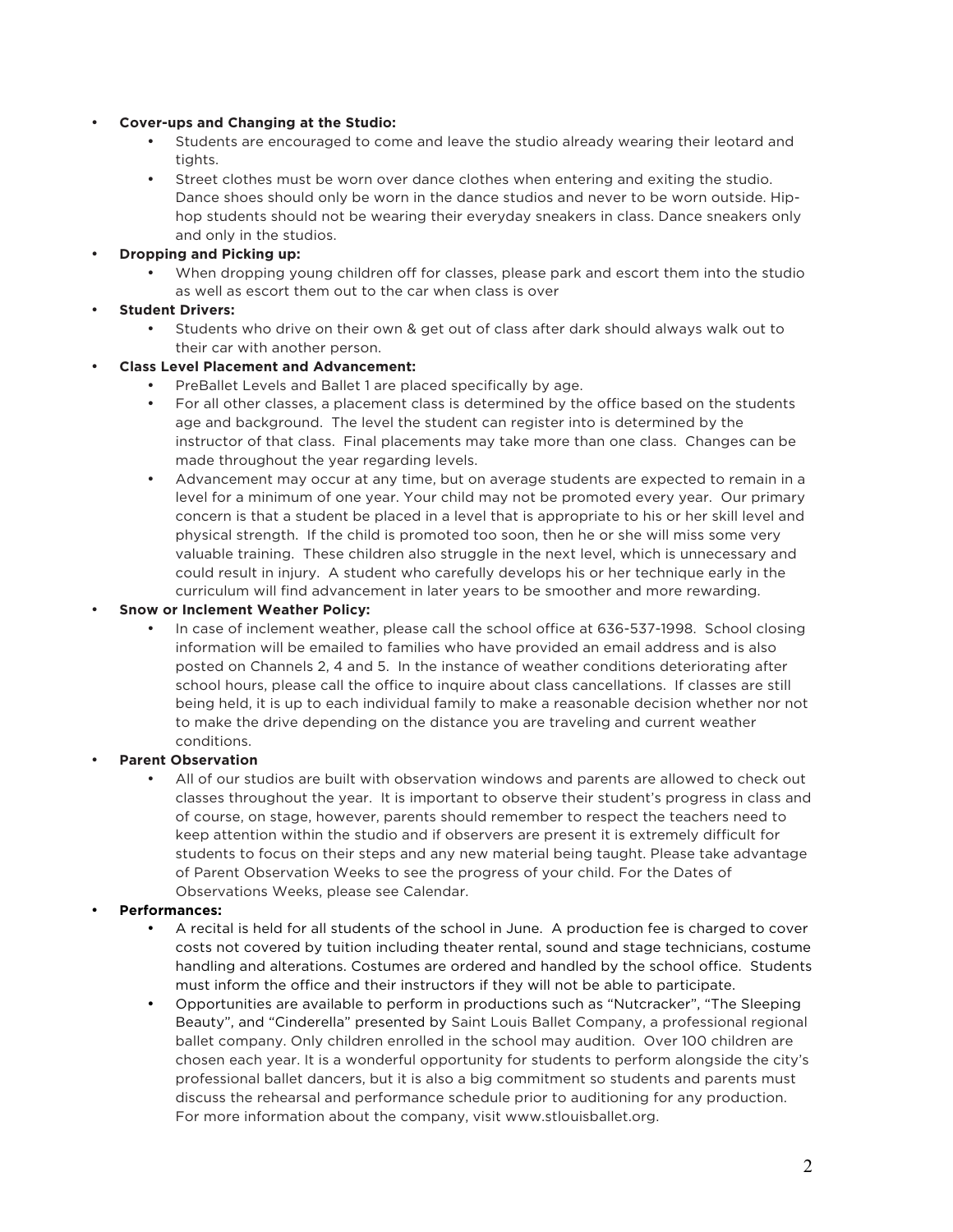#### • **Summer Program:**

The School offers summer programs for all ages. A four week program for beginner through advanced levels and a Ballerina Princess Camp (one week program) for our PreBallet and Ballet Level 1 students. Attending summer intensives are encouraged in upper divisions as students can make tremendous progress during the summer months (without the added pressure of academic studies). Students who wish to audition for other summer programs should consult with their teacher and director of the school to whether or not they are ready to audition.

#### • **Volunteer Opportunities:**

Parent volunteers are a vital resource for the school as well as for the Company. Every family must volunteer for 1-2 events during the school year. *The Saint Louis Ballet Parent Society* leads this group of volunteers. Volunteers are involved with activities including Trivia Night, The Nutcracker, Recital and company productions by Saint Louis Ballet. The school office also utilizes volunteers for a number of different tasks throughout the school year and over the summer such as mailings. Sign-up sheets are posted at the schools when help is needed. Contact the office at 636-537-1998 or email us at school@stlouisballet.org to find out how you can get involved.

## • **Manners for Dance Students**

#### • **Students show respect for themselves by:**

- Being prompt for class and being dressed properly for class in assigned color leotard (underwear is not necessary and should not be worn under tights and leotard), jewelry is not to be worn in class and shoestrings should be tied in a knot, cut and tucked into the shoes.
- o During Favorite Leotard Weeks (See Calendar for dates) students may wear any solid colored leotard for class that week. Skirts may not be worn for classes unless it is pointe class and the teacher allows it.
- o Hair should be fixed in a bun. For shorter hair pull it away from the face and secure with headband or clips. (Hair accessories are at the teacher's discretion.)

#### • **Students show respect for others by:**

- o Encouraging your peers and not judging. Healthy competition within class is expected by negative competition will be not accepted.
- o Keeping their hands to themselves during class, waiting quietly for others to have a turn and for instructions from the teacher.
- o If you are late to class, wait for the music to finish and ask your teacher respectfully to enter class.
- o Respecting items that belong to others.
- o Keeping out of the lockers in the girls dressing room as they are the property of Saint Louis Ballet Company dancers.

#### • **Students show respect for their teacher and art form they are learning by:**

- o Being ready for class on time and dressed properly.
- o Listening when the teacher speaks.
- o Never hanging or leaning on the barres.
- o Being prepared for their turn.
- o Always ask before leaving the room for any reason.
- o Always finishing every exercise, never walking off noisily or showing anger or aggravation.
- Leaving water bottles outside of class and no gum or candy inside the studio.

#### • **Dancers show respect to the studio by:**

- o Leaving gum, food or drinks outside the dance studios. Food is allowed in the building but must be picked up and disposed of when finished.
- o Never running in the classroom or in the hallway.
- o Putting trash in its proper place.
- o Always keeping belongings zipped inside their dance bag so items are not lost.
- Reading or doing homework if you have free time between your classes.